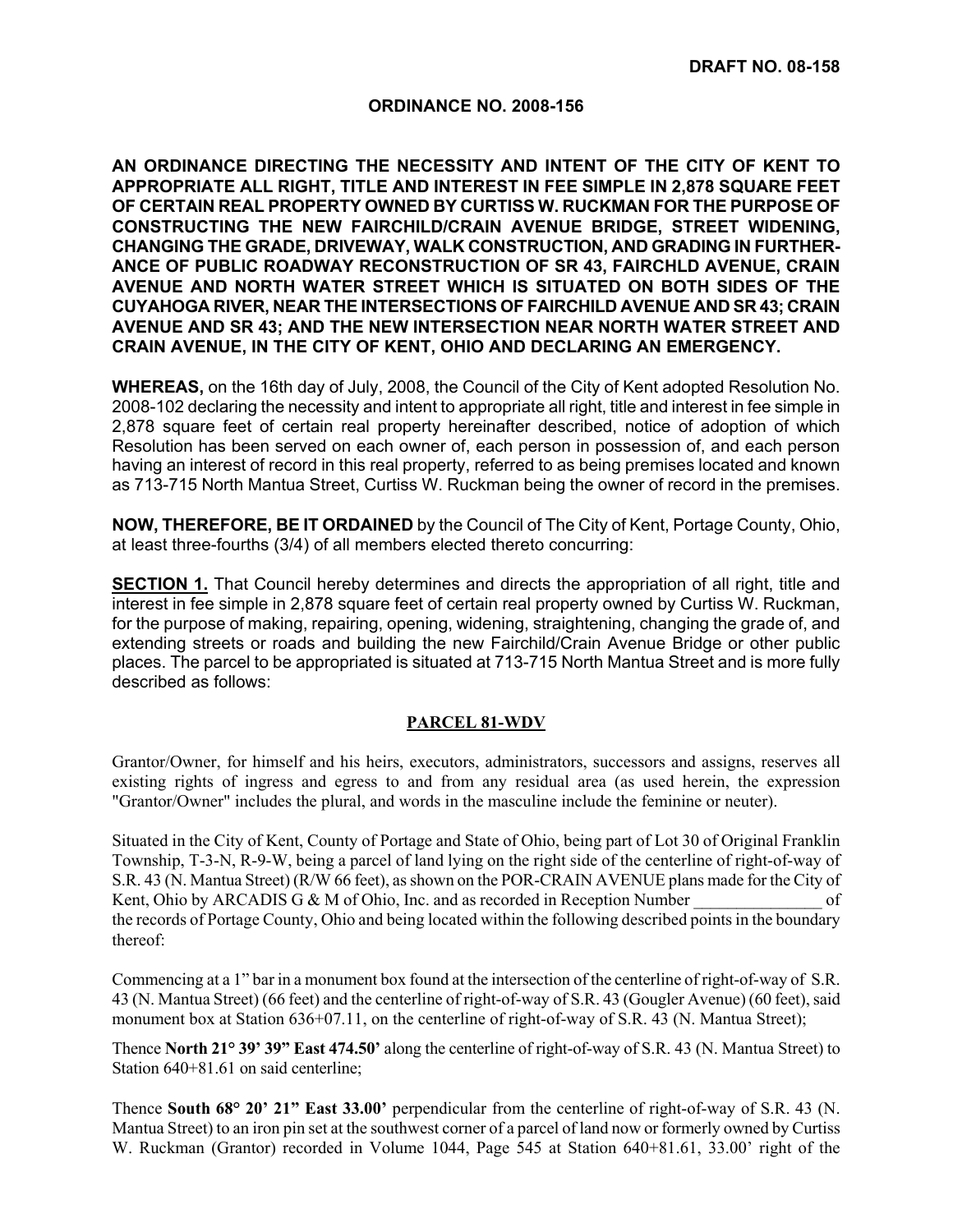centerline of right-of-way of S.R. 43 (N. Mantua Street); also being the TRUE PLACE OF BEGINNING of the parcel herein described:

- 1. Thence **North 21° 39' 39" East 39.99'** along the easterly right-of-way line of S.R. 43 (N. Mantua Street) to an iron pin set at Station 641+21.60, 33.00' right of the centerline of S.R. 43 (N. Mantua Street);
- 2. Thence **South 68° 17' 30" East 61.00'** along the northerly property line of said Ruckman parcel to an iron pin set at the northeast corner of said parcel at Station  $641+21.55$ ,  $94.00'$  right of the centerline of S.R. 43 (N. Mantua Street);
- 3. Thence **South 07° 10' 52" East 45.61'** along the easterly property line of said Ruckman parcel to an iron pin set at the southeast corner of said parcel at Station 640+81.60, 116.00' right of the centerline of S.R. 43 (N. Mantua Street);
- 4. Thence **North 68° 20' 00" West 83.00'** along the southerly property line of said Ruckman parcel to the TRUE PLACE OF BEGINNING.

The above described parcel contains 2878 square feet of land, which includes 0 square feet in the present road occupied, resulting in a net take of 2878 square feet of land of which is contained within Portage County Auditor's Permanent Parcel Number 170302000288 and subject to all legal highways and easements of record.

This description was prepared by Angela M. Metz, E.I. in December 2006 under the direct supervision of Charles A. Hauber, Registered Surveyor Number 8034 and is based on a field survey performed by Finkbeiner, Pettis & Strout, Inc. (now known as ARCADIS G & M of Ohio, Inc.) in 2004 under the direction and supervision of Michael E. Durbin, Registered Surveyor Number 7528.

Bearings in this description are based on the Ohio Coordinate System, NAD83(86), North Zone.

Grantor claims title by instrument(s) of record in Volume 1044, Page 545 of the records of Portage County.

The stations referred to herein are from the centerline of right-of-way of S.R. 43 (N. Mantua Street) as found on the City of Kent Right-of-Way Plan POR-CRAIN AVENUE.

Iron pins set in the above description are 5/8 inch diameter by 30 inch long rebars with a plastic cap stamped "HAUBER 8034" or a drill hole depending upon the nature of the material that is present at each corner after construction.

Grantor conveys all of the property described above, except they reserve the right of ingress and egress to and from S.R. 43 (N. Mantua Street) for himself and his heirs, executors, administrators and assigns.

Grantor, for himself and his heirs, executors, administrators and assigns, reserves the right of ingress and egress to and from any residual area.

**SECTION 2.** That the Director of Law, or his designee, be and he is hereby authorized and directed to make application to a Court of competent jurisdiction by filing therewith a petition for appropriation to have the above described real property appropriated and to have a jury impaneled to make inquiry into and assess the compensation to be paid for the real property so described.

**SECTION 3.** That the Director of Law, or his designee, be and is hereby authorized to make application to a Court of competent jurisdiction and file with said Court a declaration of intent dealing with the acquisition of the real property and further deposit with the Clerk of the Common Pleas Court of Portage County, Ohio, the value of the property interest to be appropriated as determined by the City of Kent.